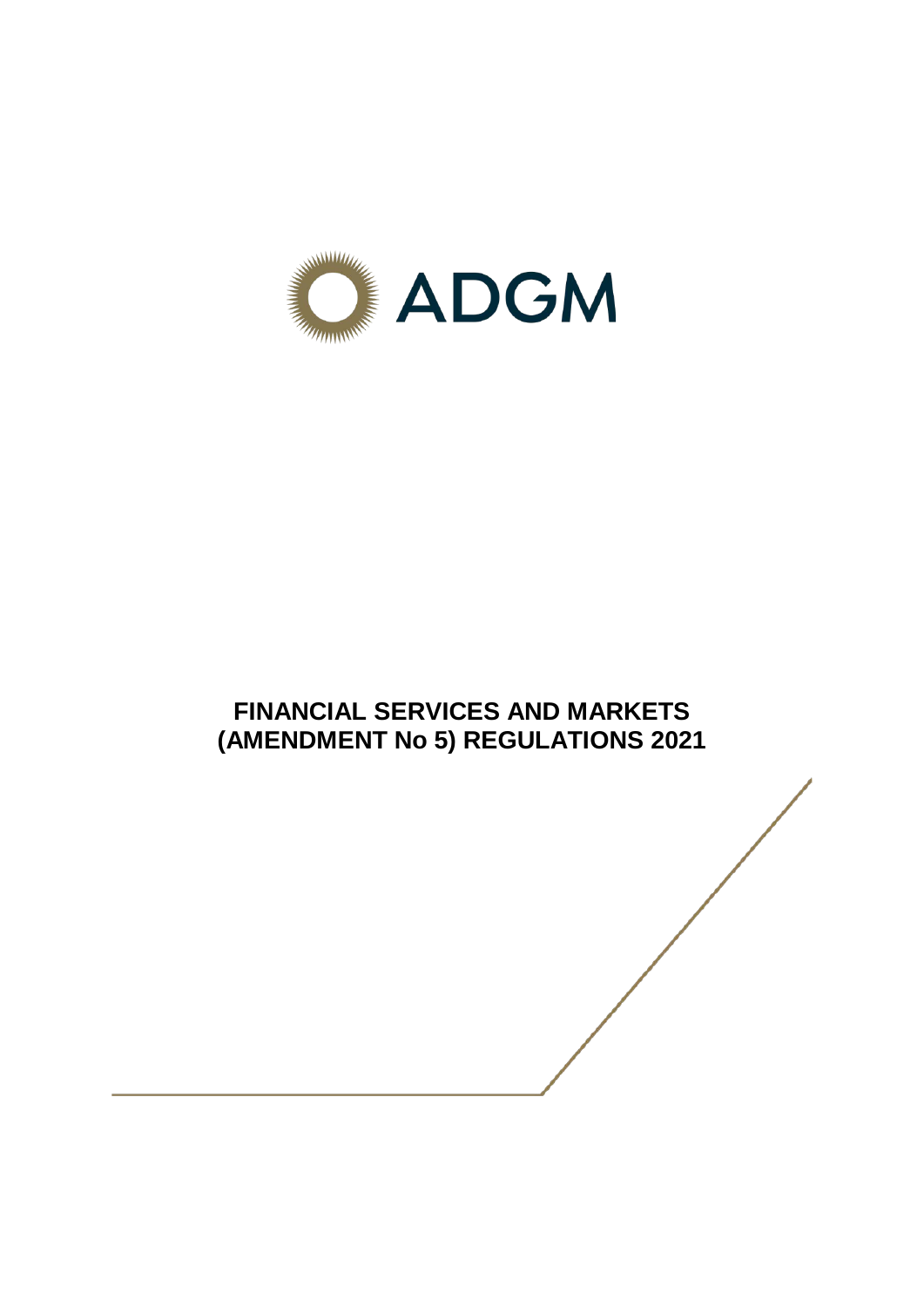

# **FINANCIAL SERVICES AND MARKETS (AMENDMENT NO 5) REGULATIONS 2021**

Regulations to amend the Financial Services and Markets Regulations 2015.

# Date of Enactment: **30 December 2021**

The Board of Directors of the Abu Dhabi Global Market, in exercise of its powers under Article 6(1) of Law No. 4 of 2013 concerning the Abu Dhabi Global Market issued by His Highness the Ruler of the Emirate of Abu Dhabi, hereby enacts the following Regulations–

# **1. Amendments to the Financial Services and Markets Regulations 2015 -**

# **Part 1 The Regulator**

# **Chapter 1 Powers, Functions and Objectives**

# 1. **Powers, Functions and Objectives of the Regulator**

- (1) The Regulator has such functions and powers as are conferred on it by or under the ADGM Founding Law and any enactment, including these Regulations.
- ….

## 2. **The Chief Executive**

- (1) Pursuant to the ADGM Founding Law, the Board shall appoint, remove and replace the head of the management of the Regulator.
- (2) The head of the management of the Regulator shall have the title of Chief Executive.
- (3) The Board must only remove or replace the Chief Executive when the Board and the President Chairman of the Appeals Panel Regulatory Committee agree that there is Just Cause for such removal or replacement.
- ….

## 42. **Exercise of Own-Initiative Power: procedure**

- (1) This section applies to an exercise of the Regulator's Own Initiative Variation Power or Own Initiative Requirement Power in relation to an Authorised Person ("A").
- $(2)$  ....
- (5) The notice must—
	- (a) give details of the variation of the permission or the requirement or its variation;
	- (b) state the Regulator's reasons for the variation of the permission or the imposition or variation of the requirement;
	- (c) inform A that A may make representations to the Regulator within such period as may be specified in the notice (whether or not A has referred the matter to the Appeals Panel Regulatory Committee);
	- (d) inform A of when the variation of the permission or the imposition or variation of the requirement takes effect; and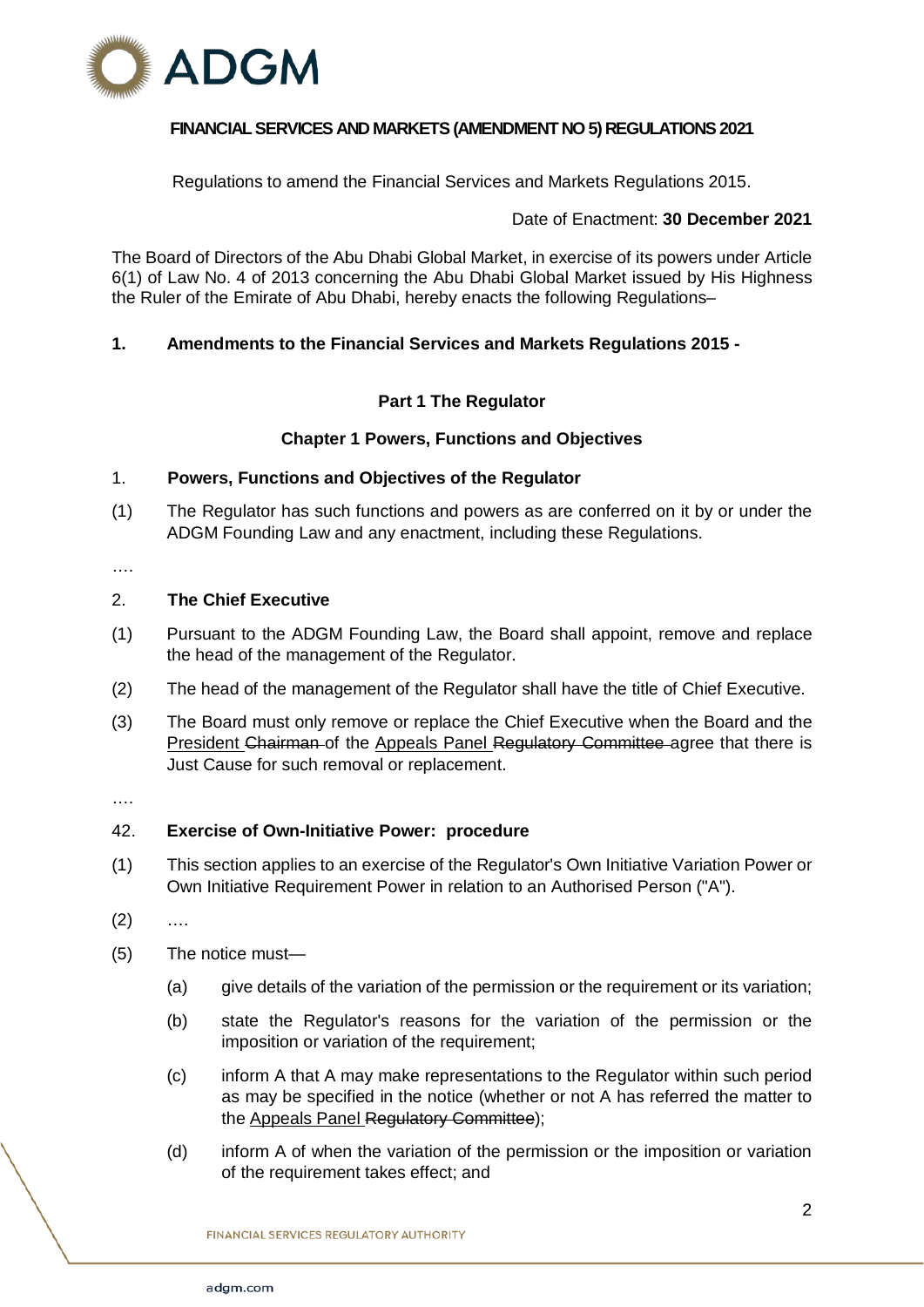

- (e) inform A of A's right to refer the matter to the Appeals Panel Regulatory Committee.
- $(6)$  ...
- (9) A notice under subsection (7) must inform A of A's right to refer the matter to the Appeals Panel Regulatory Committee.

….

# 49. **Exercise of power under section 48: procedure**

(1) This section applies to an exercise by the Regulator of the power to vary an Approval under section 48.

 $(2)$  ....

- (5) The notice must—
	- (a) give details of the variation;
	- (b) state the Regulator's reasons for the variation;
	- (c) inform the Interested Parties that each of them may make representations to the Regulator within such period as may be specified in the notice (whether or not any of the Interested Parties has referred the matter to the Appeals Panel Regulatory Committee);
	- (d) inform the Interested Parties of when the variation takes effect; and
	- (e) inform the Interested Parties of the right of each of them to refer the matter to the Appeals Panel Regulatory Committee.
- (6) ….
- (9) A notice under subsection (7) must inform the Interested Parties of the right of each of them to refer the matter to the Appeals Panel Regulatory Committee.

….

## 54. **Discontinuance or Suspension: procedure**

(1) A Discontinuance or Suspension by the Regulator on its own initiative takes effect—

(a) …

- (3) The written notice must—
	- (a) give details of the Discontinuance or Suspension;
	- (b) state the Regulator's reasons for the Discontinuance or Suspension and for choosing the date on which it took effect or takes effect;
	- (c) inform the Reporting Entity that he may make representations to the Regulator within such period as may be specified in the notice (whether or not he has referred the matter to the Appeals Panel Regulatory Committee);
	- (d) inform the Reporting Entity of the date on which the Discontinuance or Suspension took effect or will take effect; and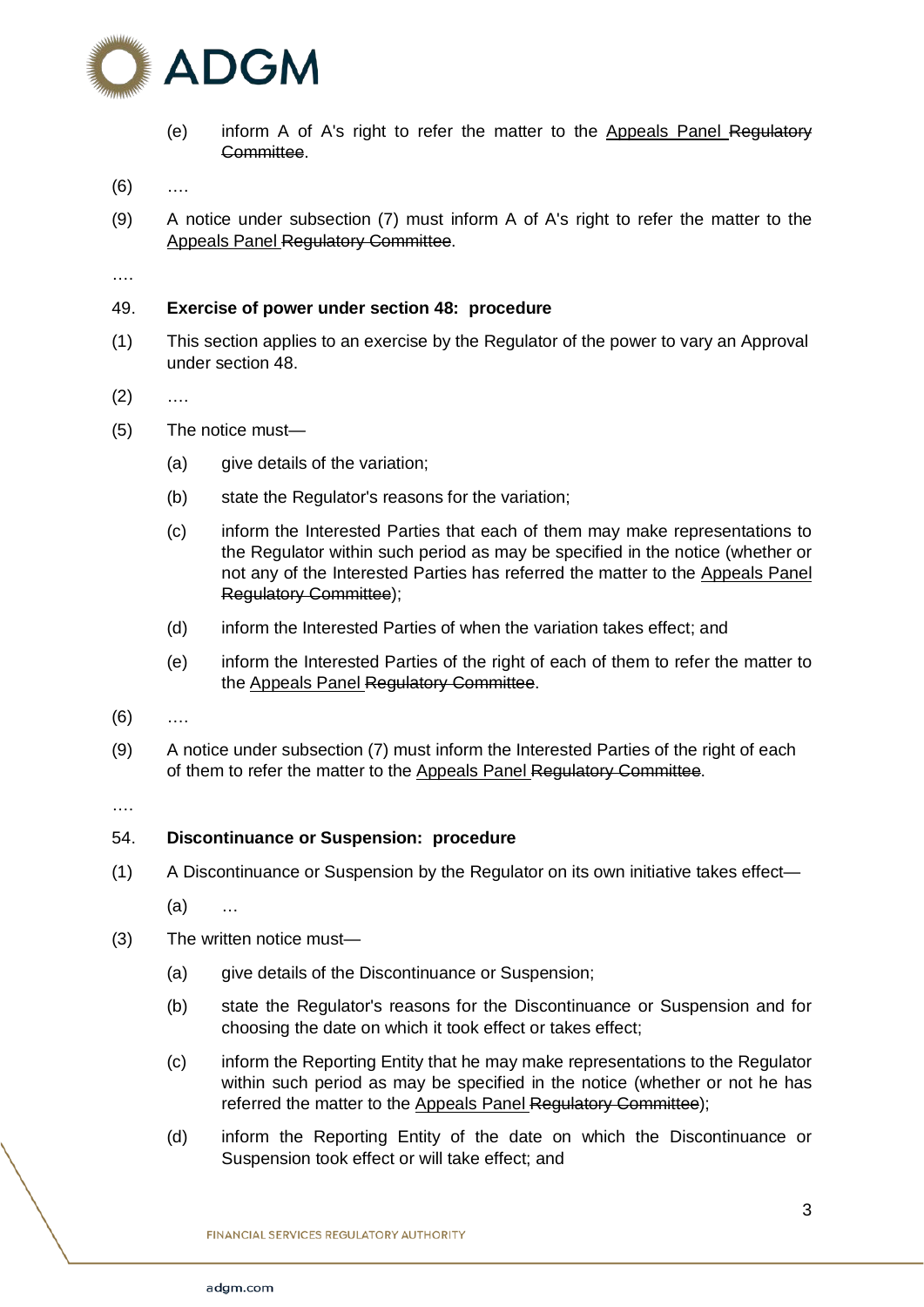

- (e) inform the Reporting Entity of its right to refer the matter to the Appeals Panel Regulatory Committee.
- $(4)$  ...
- (6) A written notice under subsection (4) shall inform the Reporting Entity of their right to refer the matter to the Appeals Panel Regulatory Committee.
- …

# 71. **Stop orders**

- (1) If the Regulator is satisfied that a Prospectus Offer would contravene or has contravened these Regulations or it is in the interests of the Abu Dhabi Global Market, the Regulator may issue a stop order to a person or class of persons directing that no Offer, issue, sale or transfer of the Securities be made by such person or persons for such a period of time as it thinks appropriate.
- $(2)$  ...
- (5) The notice must—
	- (a) give details of the Regulator's action or proposed action;
	- (b) state the Regulator's reasons for taking the action in question and choosing the date on which it took effect or takes effect;
	- (c) inform the recipient that he may make representations to the Regulator within such period as may be specified by the notice (whether or not he has referred the matter to the Appeals Panel Regulatory Committee):
	- (d) inform him of the date on which the action took effect or takes effect; and
	- (e) inform him of his right to refer the matter to the Appeals Panel Regulatory Committee.
- $(6)$  ...
- (8) A notice given under subsection (7) must inform that person, where relevant, of his right to refer the matter to the Appeals Panel Regulatory Committee.
- ….

# 165. **Certain Non-Abu Dhabi Global Market Clearing Houses**

- (1) This Part applies to transactions cleared through a Non-Abu Dhabi Global Market Clearing House by a Clearing Member or a Client as it applies to transactions cleared through a Recognised Clearing House or Remote Clearing House, but subject to the modifications in subsections (2) and (3).
- $(2)$  ....
- (13) If the Regulator refuses to make an order under subsection (7) or makes an order under subsection (8)(b), (c) or (d), the Non Abu Dhabi Global Market Clearing House may refer the matter for review by the Appeals Panel Regulatory Committee.

….

## 181. **Suspension or removal of Financial Instruments from trading: procedure**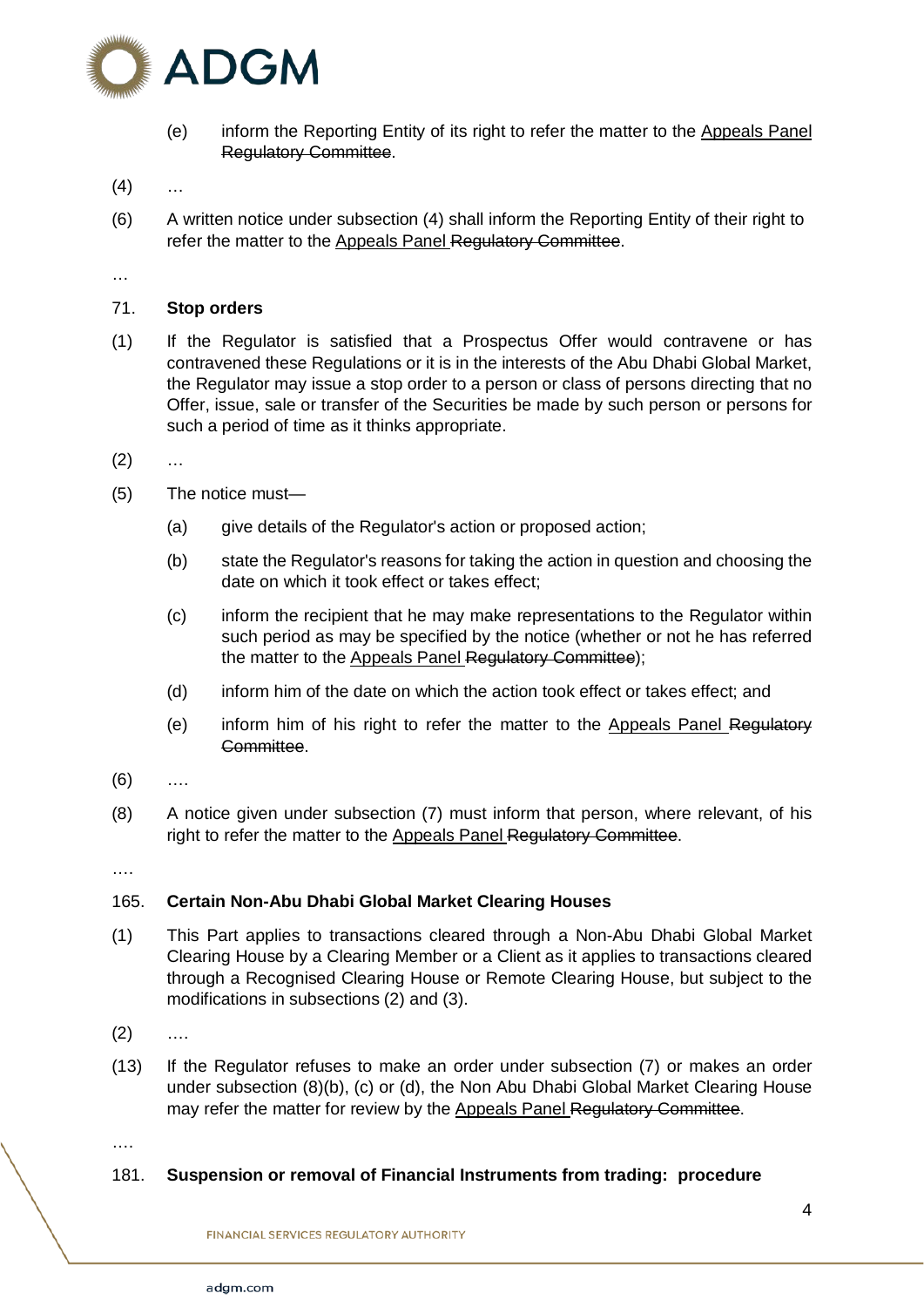

(1) A requirement imposed under section 180 (a "Section 180 Requirement") takes effect—

(a) ….

- (3) A notice given under subsection (2) must—
	- (a) give details of the Section 180 Requirement;
	- (b) state the Regulator's reasons for imposing the requirement and choosing the date on which it took effect or takes effect;
	- (c) inform the recipient that he may make representations to the Regulator within such period as may be specified by the notice (whether or not he has referred the matter to the Appeals Panel Regulatory Committee);
	- (d) inform him of the date on which the requirement took effect or takes effect; and
	- (e) inform him of his right to refer the matter to the Appeals Panel Regulatory Committee.

….

# 183. **Revocation of requirements: applications by Institutions**

(1) This section applies where the Regulator has imposed a Section 180 Requirement on an Institution or a class of Institutions.

….

- (7) A notice given under subsection (5) must—
	- (a) inform the recipient that he may make representations to the Regulator within such period as may be specified by the notice (whether or not he has referred the matter to the Appeals Panel Regulatory Committee); and
	- (b) inform him of his right to refer the matter to the Appeals Panel Regulatory Committee.

….

## 185. **Revocation of requirements: applications by Issuers or Reporting Entities**

(1) This section applies where the Regulator has imposed a Section 180 Requirement on an Institution or a class of Institutions.

….

- (6) A notice given under subsection (5) must—
	- (a) inform the recipient that he may make representations to the Regulator within such period as may be specified by the notice (whether or not he has referred the matter to the Appeals Panel Regulatory Committee); and
	- (b) inform him of his right to refer the matter to the Appeals Panel Regulatory Committee.

….

# **Part 19 Regulatory Committee, Appeals Panel and Disciplinary Measures**

**FINANCIAL SERVICES REGULATORY AUTHORITY**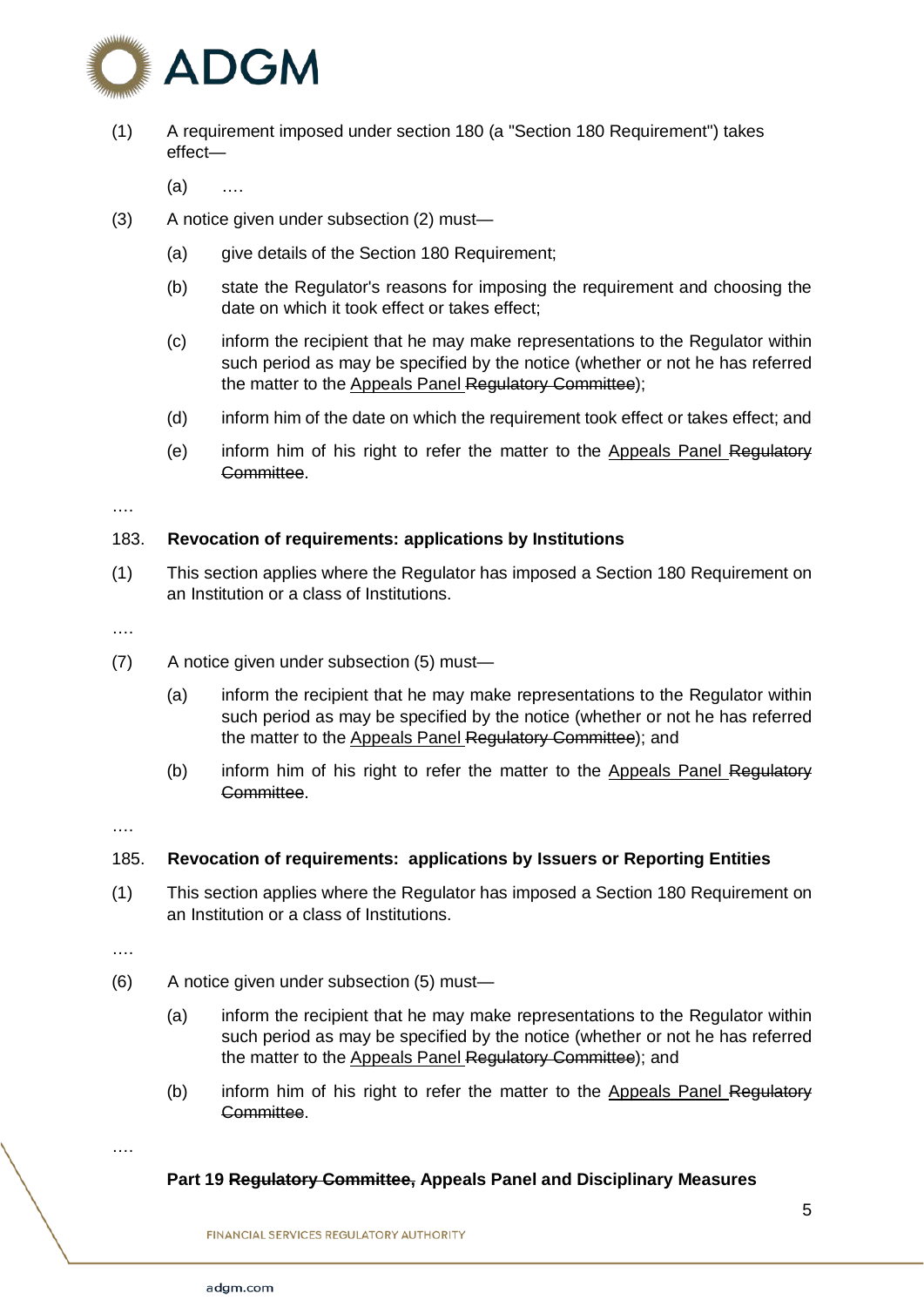

# **Chapter 1 The Appeals Panel Regulatory Committee**

# 224. **Structure of the Appeals Panel Regulatory Committee**

# (1) The Board—

- (a) establishes the Appeals Panel and shall appoint up to a maximum of seven persons for fixed terms to serve as the President, Deputy President and other members of the Appeals Panel; and
- (b) may reappoint the President, Deputy President or any of the members for further fixed terms.
- (2) The Appeals Panel shall be composed of members who—
	- (a) are independent of each of the Board, the Regulator, the Courts and any other Director, officer or employee of any Abu Dhabi Global Market authority or any other body established under the ADGM Founding Law; and
	- (b) have relevant qualifications, expertise and experience in the regulatory aspects of financial services and related activities.
- (1) The Board establishes the Regulatory Committee, which shall be composed of a maximum of seven members appointed by the Board for fixed terms. The Board may reappoint the members for further fixed terms.
- (23) All the members of the Appeals Panel Regulatory Committee appointed by the Board in accordance with subsection (1) shall have relevant qualifications, expertise and experience in the regulatory aspects of financial services and related activities and be independent of the Board and the Regulator .
- (34) The Board shall not remove any member of the Appeals Panel Regulatory Committee without Just Cause.

# 225. **Jurisdiction and Role of the Appeals Panel - full merits review Regulatory Committee**

- (1) Any decision made under these Regulations by the Regulator or Rules made by the Regulator which may affect the rights or liabilities of a person or otherwise adversely affect the interests of a person, may be referred by that person to the Appeals Panel Regulatory Committee for a full merits review.
- (2) A reference under subsection (1) shall be commenced—
	- (a) within 30 days of the relevant decision of the Regulator; or
	- (b) within such further period not exceeding 30 days as may be approved by the Appeals Panel Regulatory Committee where it is satisfied that such approval is appropriate in the circumstances.
- (3) In the case of an exercise of the power under section 111, the referral may be made by the Fund Manager and the Trustee of the Public Fund concerned or either of them, in addition to the Public Fund.
- (4) The Appeals Panel Regulatory Committee has power to do whatever it deems necessary for or in connection with, or reasonably incidental to, the performance of its functions.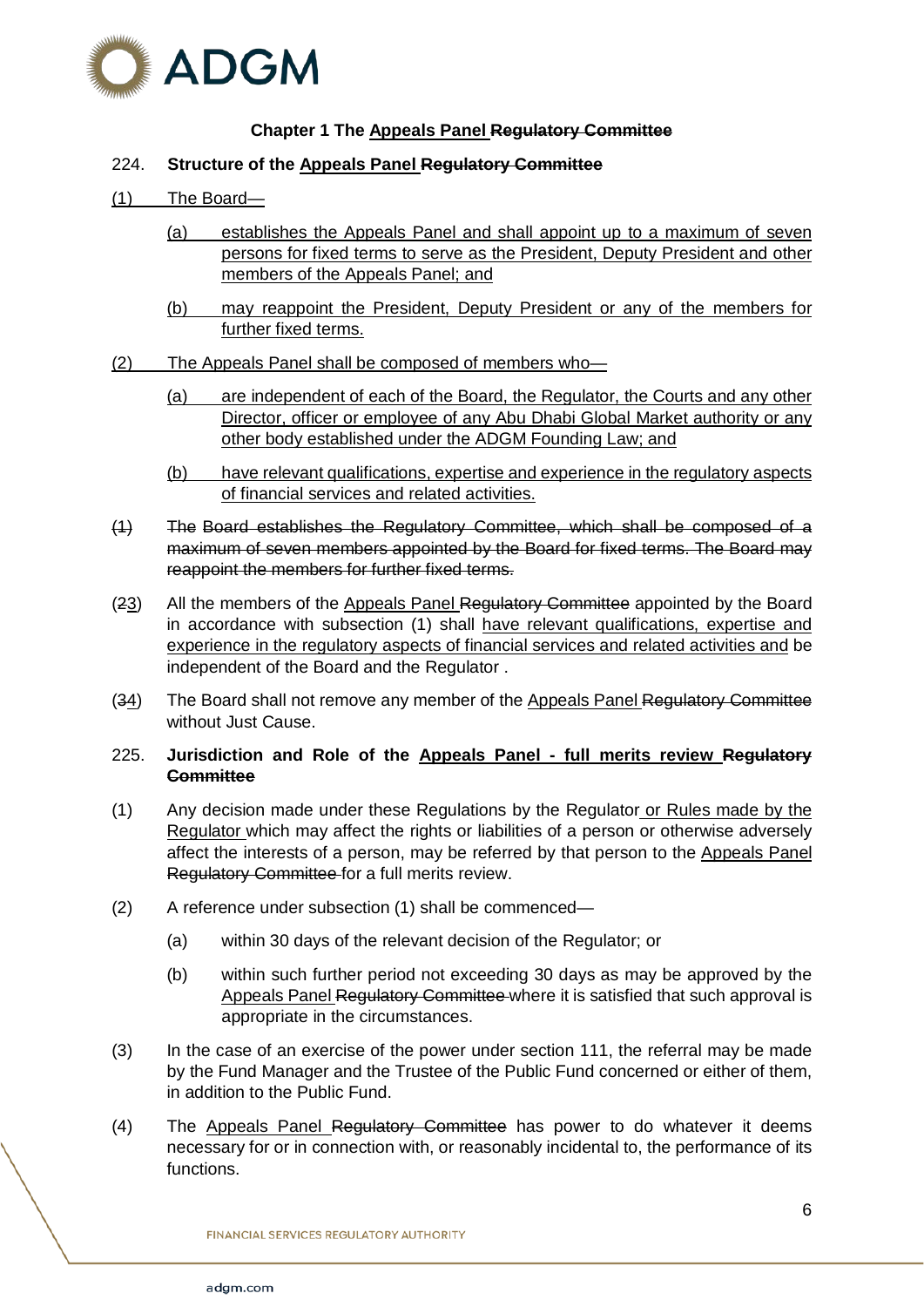

- (5) The Regulator may refer an executive decision to the Regulatory Committee for determination if it considers it appropriate to do so.
- (6) The Regulatory Committee may adopt any procedures or practices governing the commencement, hearing and determination of references made to it.
- (7) Proceedings of the Regulatory Committee shall be heard in private, unless the Regulatory Committee decides otherwise.
- 226. **Procedure Powers of the Appeals Panel - full merits review Regulatory Committee to hear and determine a reference**
- (1) Upon receipt of a notice of a reference falling within the jurisdiction of the Appeals Panel Regulatory Committee, the Chairman-President of the Appeals Panel Regulatory Committee shall, without undue delay, subject to section 227, select a sub-panel of at least three members of the Regulatory Committee, one of whom may be its Chairman, to exercise the powers and perform the functions of the Appeals Panel Regulatory Committee to hear and determine the reference.
- (2) For the purposes of hearing and determining a reference, the Regulatory Committee may—
	- (a) stay the decision of the Regulator to which a reference relates and any related steps proposed to be taken by the Regulator until the Regulatory Committee has determined the reference;
	- (b) consider any information relating to the decision of the Regulator to which the reference relates, whether or not such information was available to the Regulator at the material time;
	- (c) receive and consider any information or Documents; and
	- (d) determine the manner in which such information or Documents are received by the Regulatory Committee.
- (2) The Appeals Panel may make rules of procedure governing the commencement, hearing and determination of any appeal under this Chapter, including rules as to—
	- (a) evidence;
	- (b) the manner in which the Appeals Panel's powers may be exercised, having regard the limits of the Appeal Panel's jurisdiction;
	- (c) the manner in which conflicts of interest of members of the Appeals Panel (or any sub-panel (as the case may be)) may be prevented;
	- (d) the manner in which an Appeals Panel appointed expert may provide assistance to the Appeals Panel;
	- (e) notification to the Chief Executive of an application for judicial review of a decision of the Appeals Panel (or sub-panel (as the case may be)) to the Court of First Instance pursuant to the Courts, Civil Evidence, Judgments, Enforcement and Judicial Appointments Regulations 2015; and
	- (f) whether, and if so, the manner in which, the Chief Executive may appear and be heard in an appeal before the Appeals Panel.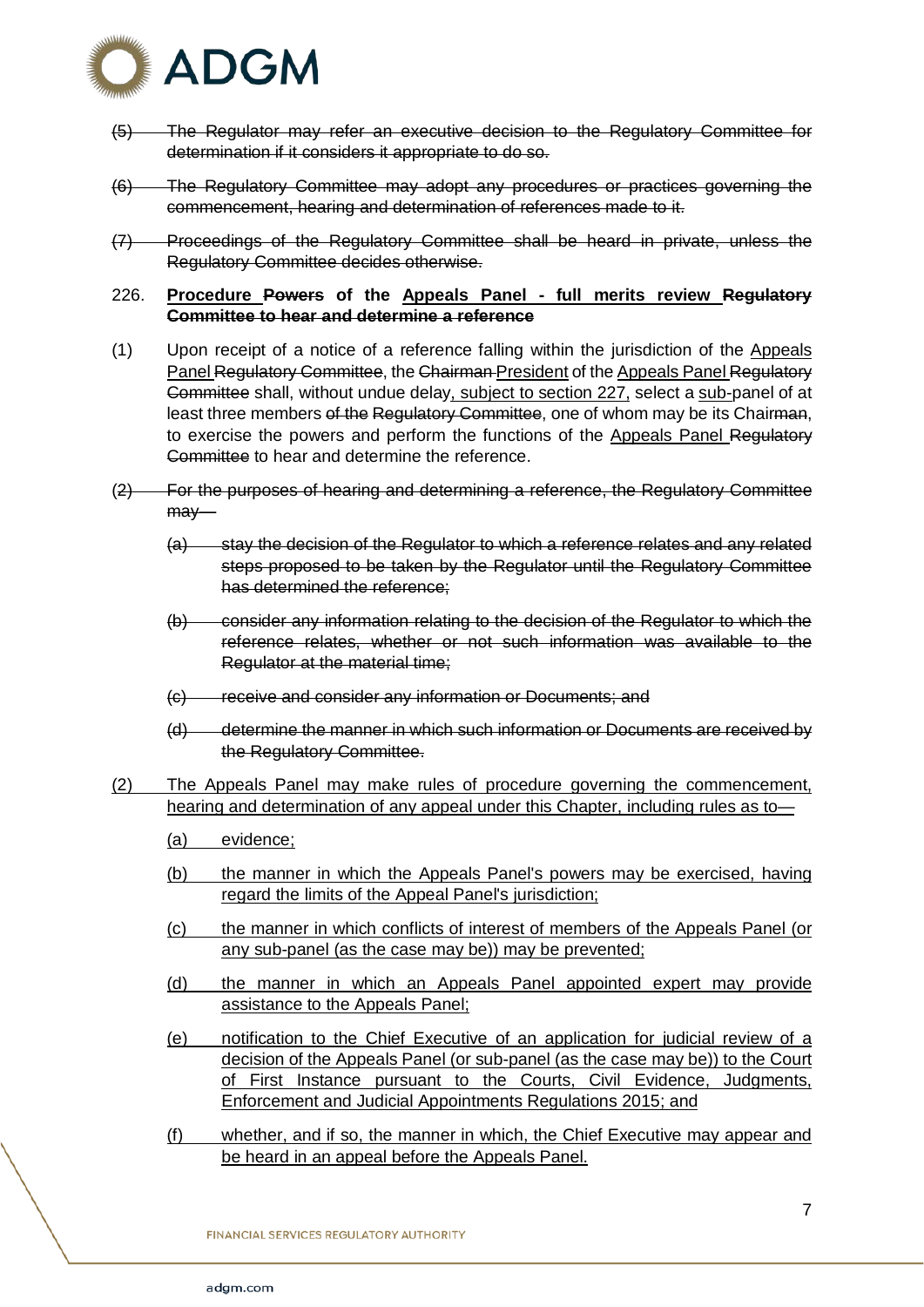

- (3) For the purposes of a reference made under subsection (1), the President of the Appeals Panel or the head of a sub-panel established pursuant to subsection (1)—
	- (a) may appoint one or more persons, who shall be independent and an expert in their field, to assist the Appeals Panel (or sub-panel (as the case may be)) in deciding any of the issues arising in the reference, including assistance in the examination of the parties' witnesses; and
	- (b) shall provide the parties with an opportunity to make submissions on the expert's assistance and shall record in its decision the issues on, and the extent to, which such assistance was relied upon by the Appeals Panel (or sub-panel as the case may be).
- (3) At the conclusion of a reference, the Regulatory Committee may—
	- (a) dismiss the reference;
	- (b) determine what, if any, is the appropriate action for the Regulator to take; and
	- (c) remit the matter to the Chief Executive with such directions, if any, as the Regulatory Committee considers appropriate to give effect to its determination, save that such directions may not require the Regulator to take any step which it would not otherwise have power to take.
- (4) Proceedings before the Appeals Panel shall be determined on a balance of probabilities.
- (5) A decision of the Appeals Panel may be taken by a majority.
- (6) An application for judicial review of a decision of the Appeals Panel may be made to the ADGM Court of First Instance on the grounds that the decision is wrong in law or is in excess of the Appeal Panel's jurisdiction.
- $(47)$  Subject to subsection  $228(1)$ , the Regulator must act in accordance with the determination of, and any direction given by, the Appeals Panel Regulatory Committee.
- (58) A certificate that purports to be signed by the Chairman-President or officer of the Appeals Panel Regulatory Committee and which states that the Appeals Panel Regulatory Committee on a specified day made a specified determination or made a specified finding of fact, is in any proceedings before the Court, where relevant—
	- (a) conclusive evidence of the determination of the Appeals Panel Regulatory Committee made on that day; and
	- (b) prima facie evidence of the relevant finding of fact.

## **Chapter 2 The Appeals Panel**

# 227. **Jurisdiction, Role and Procedure of the Appeals Panel – executive decision**

- (1) The Regulator may refer an executive decision to the Appeals Panel for determination if it considers it appropriate to do so.
- (2) Upon receipt of a notice of a reference falling within subsection (1) the President of the Appeals Panel shall, without undue delay, select a sub-panel of one member to exercise the powers and perform the functions of the Appeals Panel to hear and determine the reference.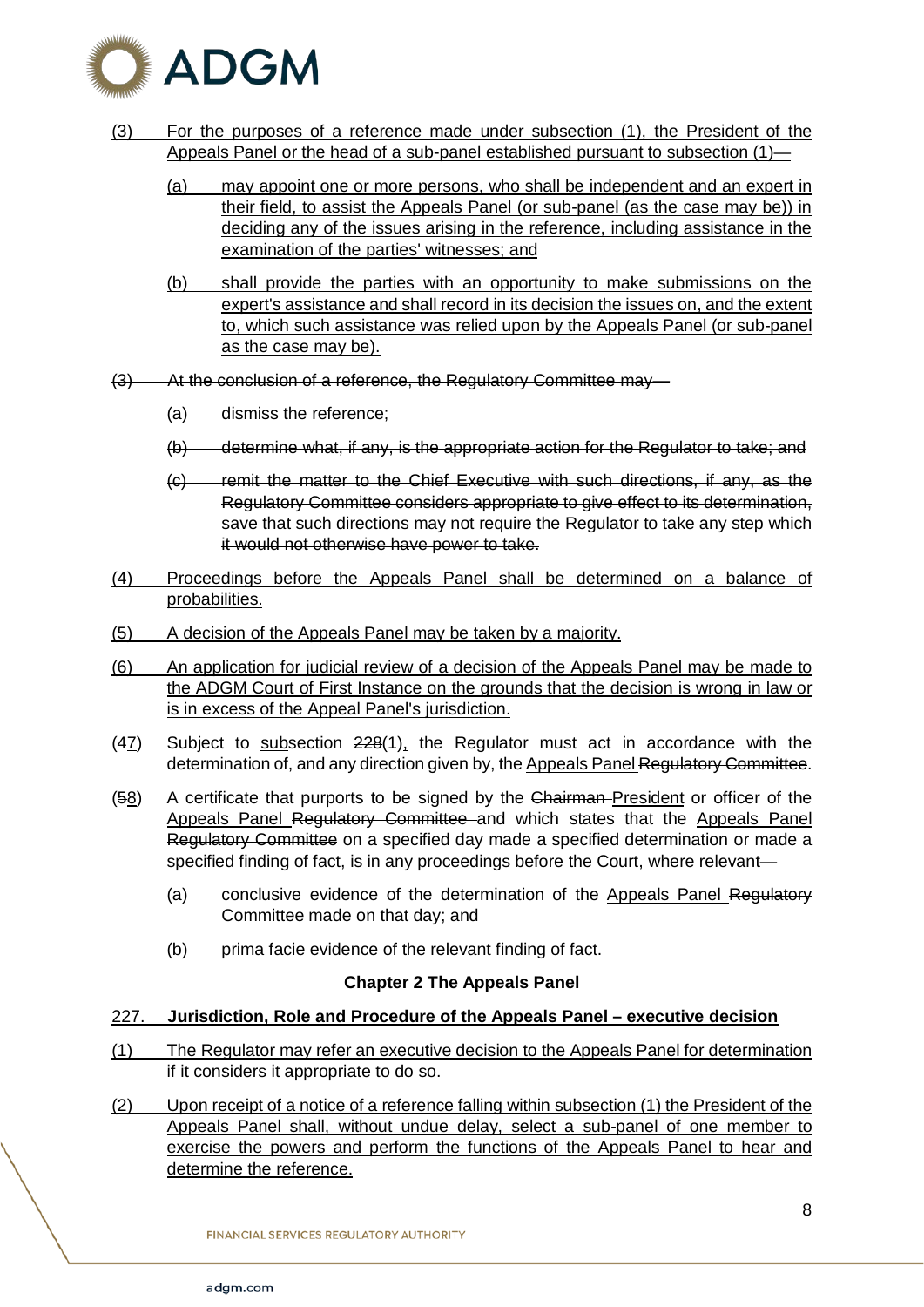

- (3) Any executive decision made under section 227 will be made in private and without a public hearing.
- (4) An executive decision made by the Appeals Panel constituted by a sub-panel of one member which may affect the rights or liabilities of a person or otherwise adversely affect the interests of a person, may be referred by that person to the Appeals Panel for a full merits review.
- (5) Upon receipt of a notice of a reference from an executive decision made by the Appeals Panel constituted by a sub-panel of one member, the President of the Appeals Panel shall, without undue delay select a sub-panel of at least three members of the Appeals Panel, one of whom may be its Chair, to exercise the powers and perform the functions of the Appeals Panel to hear and determine the reference.
- (6) Proceedings before the Appeals Panel shall be determined on a balance of probabilities.
- (7) A certificate that purports to be signed by the President or officer of the Appeals Panel and which states that the Appeals Panel on a specified day made a specified determination or made a specified finding of fact, is in any proceedings before the Court, where relevant—
	- (a) conclusive evidence of the determination of the Appeals Panel made on that day; and
	- (b) prima facie evidence of the relevant finding of fact.

# 227. **Structure of the Appeals Panel**

- (1) The Board—
	- (a) establishes the Appeals Panel and shall appoint up to a maximum of seven persons for fixed terms to serve as the President and other members of the Appeals Panel; and
	- (b) may reappoint the President or any of the members for further fixed terms.
- (2) The Appeals Panel shall be composed of members who—
	- (a) are independent of each of the Board, the Regulator, the Regulatory Committee, the Courts and any other Director, officer or employee of any Abu Dhabi Global Market authority or any other body established under the ADGM Founding Law; and
	- (b) have relevant qualifications, expertise and experience in the regulatory aspects of financial services and related activities.
- (3) The Appeals Panel shall have a President.
- (4) The Board shall not remove any member of the Appeals Panel without Just Cause.
- 228. **DeletedJurisdiction and Role of the Appeals Panel**
- (1) Any decision, order or direction made by the Regulatory Committee in accordance with section 225 may be appealed by the Regulator or by the person against whom such decision, order or direction was made, to the Appeals Panel for a full merits review.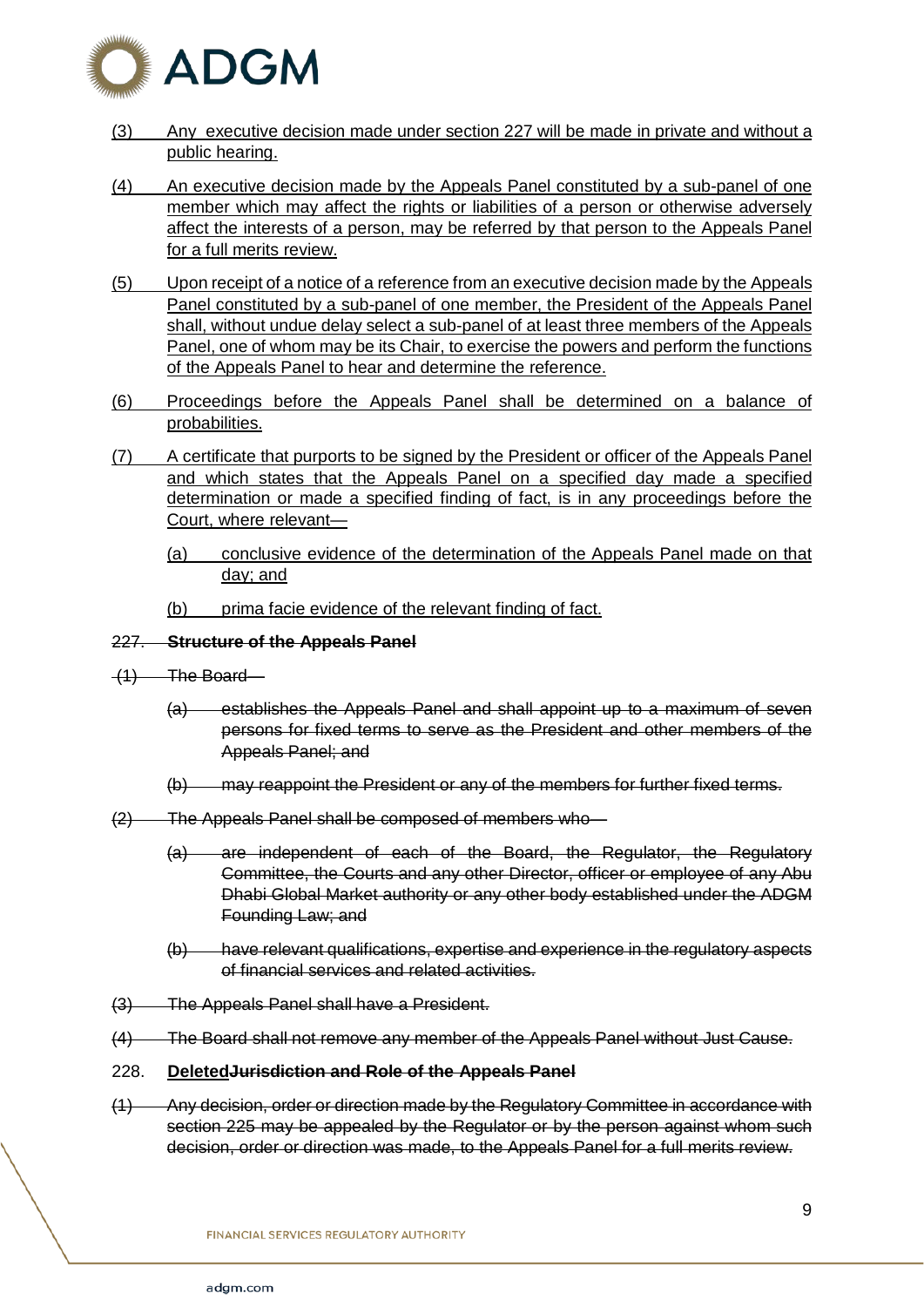

- (2) Any decision, order or direction made by the Regulator pursuant to any delegation made by a governmental or regulatory authority to the Regulator may be appealed by the person against whom such decision, order or direction was made to the Appeals Panel for a full merits review.
- (3) The Appeals Panel has jurisdiction to do as it deems necessary for, or in connection with, or reasonably incidental to, performing its functions and exercising its powers conferred for the purposes of this Chapter, including the giving of directions as to practice and procedure to be followed by the Appeals Panel in the hearing and/or determination of appeals of decisions, orders or directions of the Regulatory Committee.
- (4) The President of the Appeals Panel may establish one or more sub panels to exercise the jurisdiction and perform the role of the Appeals Panel.
- (5) The President of the Appeals Panel, or the head of a sub panel established pursuant to subsection (4), may make any procedural order or order granting interim relief that the Appeals Panel has jurisdiction to make.
- (6) For the purposes of an appeal made under subsection (1) and (2), the President of the Appeals Panel or the head of a sub panel established pursuant to subsection (4)—
	- (a) may appoint one or more persons, who shall be independent and an expert in their field, to assist the Appeals Panel (or sub panel (as the case may be)) in deciding any of the issues arising in the appeal, including assistance in the examination of the parties' witnesses; and
	- (b) shall provide the parties with an opportunity to make submissions on the expert's assistance and shall record in its decision the issues on, and the extent to, which such assistance was relied upon by the Appeals Panel (or the sub panel (as the case may be)).
- (7) The Appeals Panel may make rules of procedure governing the commencement, hearing and determination of any appeal under this Chapter, including rules as to—
	- (a) evidence;
	- (b) the manner in which the Appeals Panel's powers may be exercised, having regard the limits of the Appeal Panel's jurisdiction;
	- (c) the manner in which conflicts of interest of members of the Appeals Panel (or any sub panel (as the case may be)) may be prevented;
	- (d) the manner in which an Appeals Panel appointed expert may provide assistance to the Appeals Panel;
	- (e) notification to the Chief Executive of the commencement of an appeal under this Chapter;
	- (f) notification to the Chief Executive and to the Chairman of the Regulatory Committee of an application for judicial review of a decision of the Appeals Panel (or sub panel (as the case may be)) to the Court of First Instance pursuant to the Courts, Civil Evidence, Judgments, Enforcement and Judicial Appointments Regulations 2015; and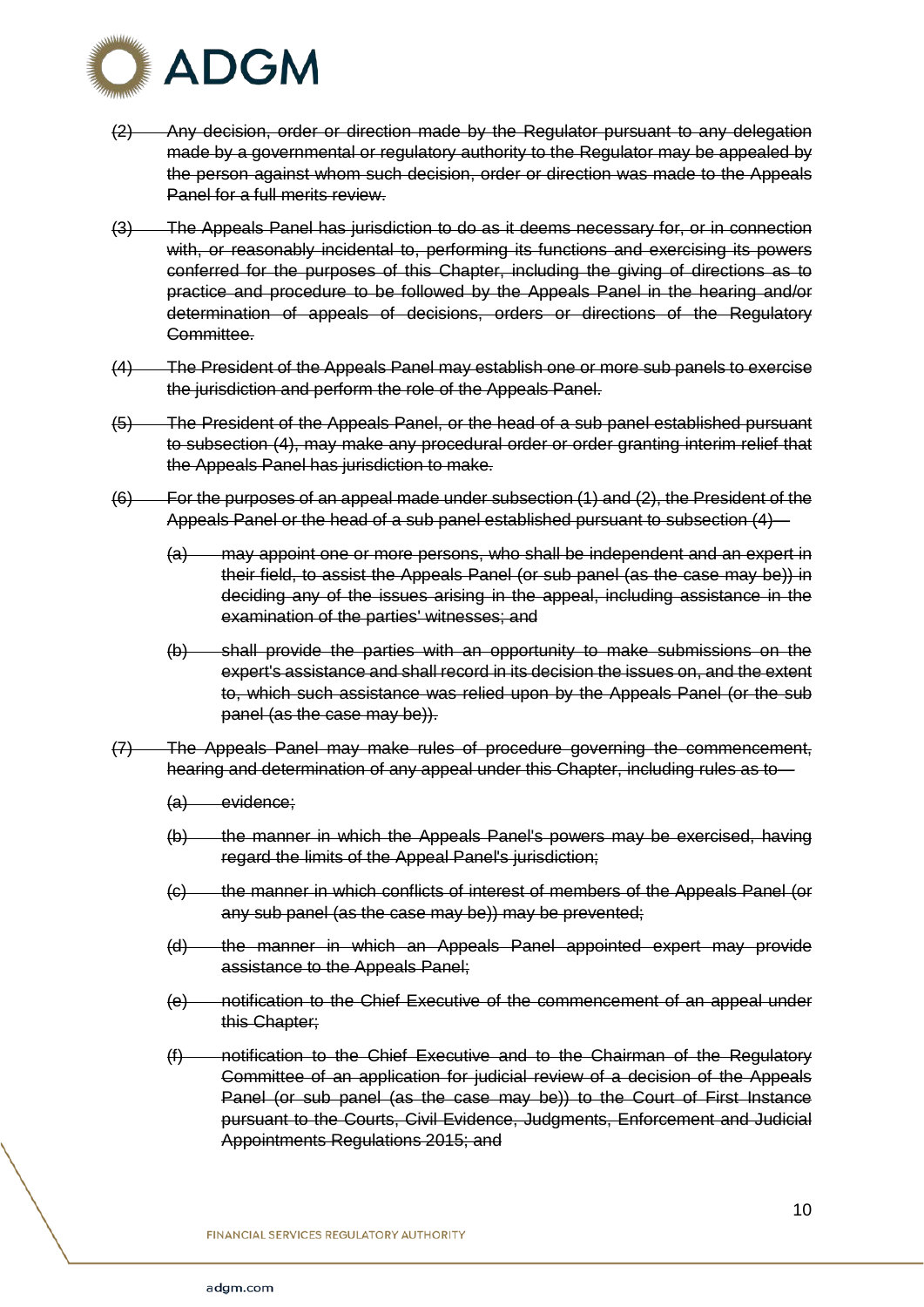

- (g) whether, and if so, the manner in which, the Chief Executive may appear and be heard in an appeal before the Appeals Panel.
- (8) Proceedings and decisions of the Appeals Panel shall be heard and given in public unless—
	- (a) the Appeals Panel hearing a matter orders otherwise; or
	- (b) the rules of procedure of the Appeals Panel provide otherwise.
- (9) Proceedings before the Appeals Panel shall be determined on a balance of probabilities.
- (10) A decision of the Appeals Panel may be taken by a majority.
- (11) An application for judicial review of a decision of the Appeals Panel may be made to the Court on the grounds that the decision is wrong in law or is in excess of the Appeal Panel's jurisdiction.
- 229. **Powers of the Appeals Panel to hear and determine a reference proceedings**
- (1) The Appeals Panel may, for the purposes of any proceedings-reference commenced under sections 226 and 2278 —
	- (a) stay the decision of the Regulator (or in the case of an executive decision the decision of the member constituting the Appeals Panel) to which the reference appeal relates and any related steps proposed to be taken by the Regulator (or in the case of an executive decision any related steps proposed to be taken by the member constituting the Appeals Panel) until the Appeals Panel has heard and determined the reference appeal;
	- (b) consider any evidence relevant to the reference made relating to the decision of the Regulatory Committee to which the appeal relates, whether or not such evidence was available to the Regulatory Committee at the material time;
	- (c) receive and consider any material by way of oral evidence, written statements or Documents, even if such material may not be admissible in evidence in civil or criminal proceedings in a court of law;
	- (d) by notice in writing require a person to attend before it at any sitting and to give evidence and produce any item, record or Document in his possession relating to the subject matter of the proceedings;
	- (e) administer oaths;
	- (f) examine or cause to be examined on oath or otherwise a person attending before it and require the person to answer truthfully any question which the Appeals Panel considers appropriate for the purposes of the proceedings;
	- (g) order a witness to provide evidence in a truthful manner for the purposes of the proceedings by sworn statement;
	- (h) order a person not to publish or otherwise disclose any material disclosed by any person to the Appeals Panel;
	- (i) stay the proceedings on such grounds and on such terms and conditions as it considers appropriate having regard to the interests of justice; and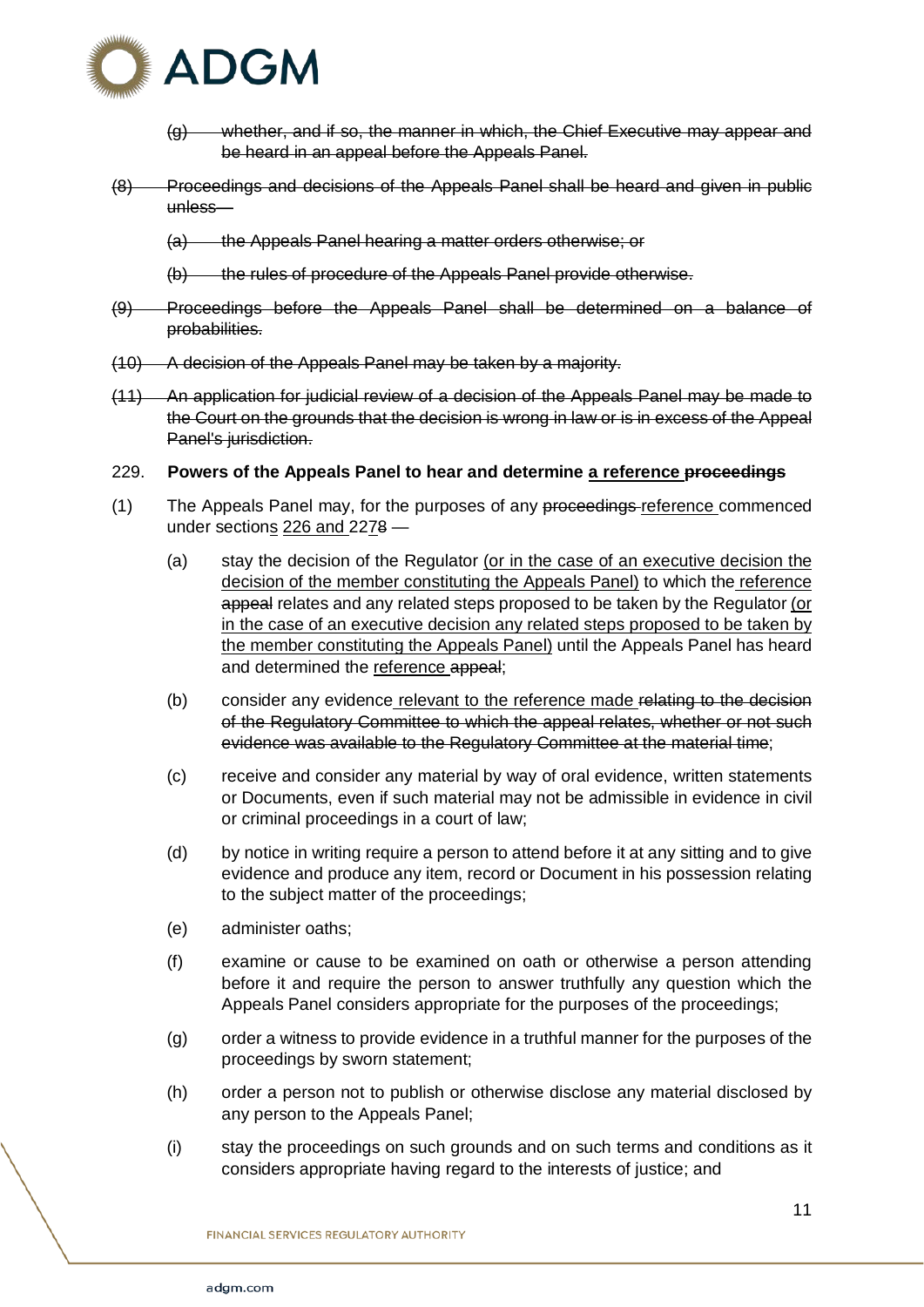

- (j) exercise such other powers or make such other orders as the Appeals Panel considers necessary for or ancillary to the conduct of the proceedings or the performance of its functions.
- (2) At the conclusion of any proceedings commenced under sections 226 and 2278, the Appeals Panel may do one or more of the following—
	- (a) exercise any of the powers of the Regulator or the Regulatory Committee under these Regulations or Rules made by the Regulator;
	- (b) make an order requiring a party to the reference appeal to cease and desist from any contravention of these Regulations or Rules;
	- (c) make an order requiring the party to the reference appeal to do an act or thing;
	- (d) make an order prohibiting the party to the reference appeal from holding office at any Body Corporate carrying on business in the Abu Dhabi Global Market; or
	- (e) make an order requiring a party to the reference appeal to pay a specified amount, being all or part of the costs of the reference proceedings, including those of any party to the reference proceedings. Costs ordered to be paid under this subsection shall be enforceable as a civil debt.
- (3) Upon making its decision, the Appeals Panel must without undue delay inform each party to the proceeding in writing of—
	- (a) such decision and the reasons for such decision, including its findings on material questions of fact and identifying the evidence or other material on which those findings were based;
	- (b) the date on which the decision is to take effect; and
	- (c) where applicable, the date by which payment of any fine, restitution or compensation must be made.
- (4) A certificate that purports to be signed by the President or officer of the Appeals Panel and states that the Appeals Panel on a specified day made a finding that a specified person has committed a contravention of a specified provision of these Regulations or made a specified finding of fact, is in any proceedings before the Court, where relevant—
	- (a) conclusive evidence that the person was found by the Appeals Panel on that day to have contravened the relevant provision;
	- (b) prima facie evidence that the person contravened that provision; and
	- (c) prima facie evidence of the relevant fact.

## 230. **Enforcement**

- (1) A Person commits a contravention of these Regulations if he, without reasonable excuse—
	- (a) fails to comply with an order, notice, prohibition or requirement of the Appeals Panel under section 229;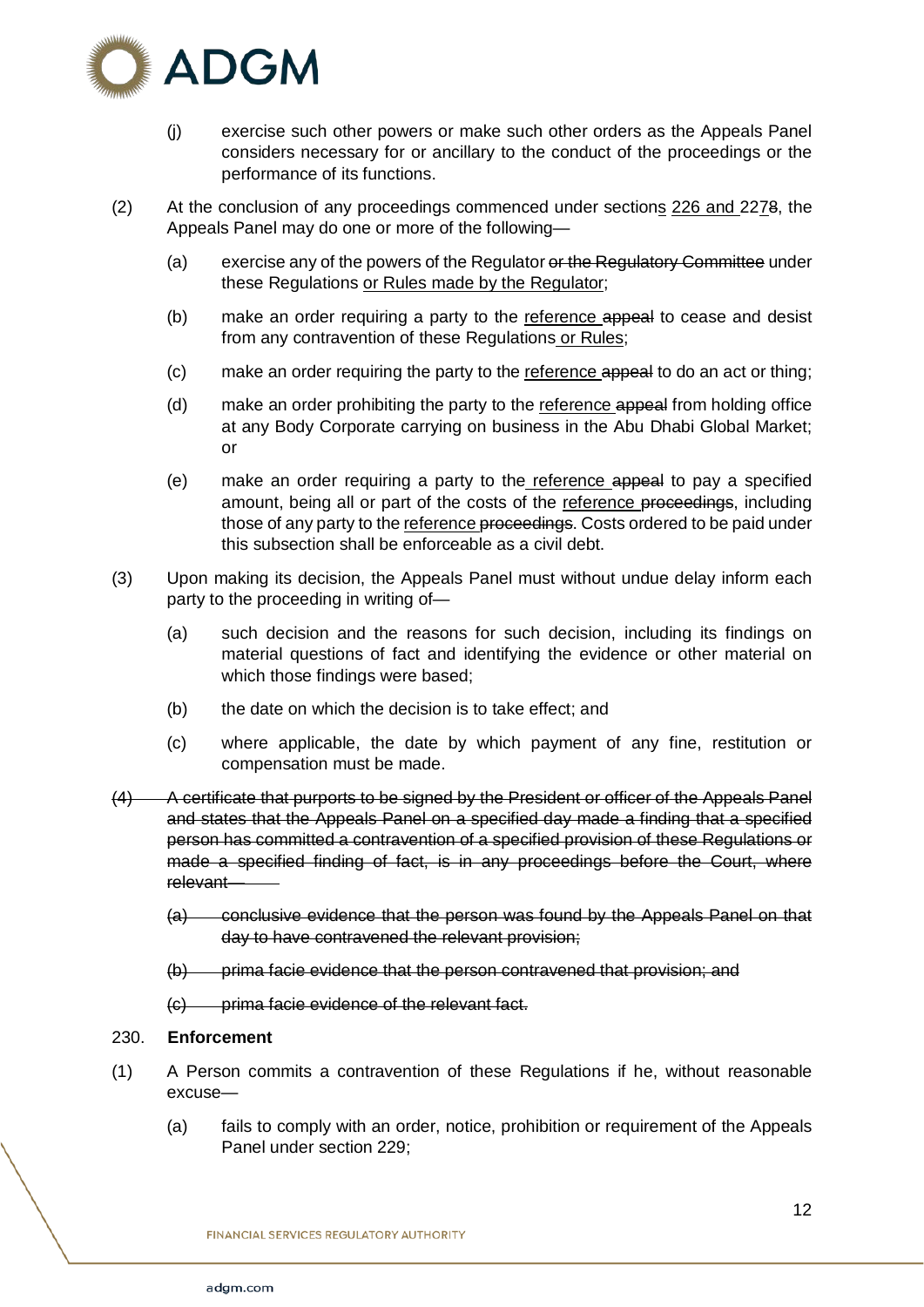

- (b) having been required by the Appeals Panel under section 229 to attend before the Appeals Panel, leaves the place where his attendance is so required without the permission of the Appeals Panel;
- (c) hinders or deters any person from attending before the Appeals Panel, giving evidence or producing any item, record or Document, for the purposes of any reference proceedings commenced under sections 226 or 2278;
- (d) threatens or causes any loss to be suffered by any person who has attended before the Appeals Panel, on account of such attendance; or
- (e) threatens or causes any loss to be suffered by any member of the Appeals Panel or any person assisting the Appeals Panel at any time on account of the performance of his functions in that capacity;
- (f) engages in conduct, including without limitation the—
	- (i) destruction of Documents; or
	- (ii) giving of information that is false or misleading;

that is intended to obstruct the Appeals Panel in the exercise of any of its powers.

- (2) A person who commits a contravention under subsection (1) is liable to a financial penalty and may be subject to censure of the Appeals Panel, including by means of publication of a written notice of censure.
- (3) Where a person fails to comply with an order, notice, prohibition or requirement of a Appeals Panel made under section 229, the Court may, on application of—
	- (a) the Appeals Panel; or
	- (b) the Chief Executive at the request of the Appeals Panel;

make any order as it thinks fit to enforce such order, notice, prohibition or requirement.

# **Chapter 32 Disciplinary measures**

#### ….

# 249. **Decision notices**

- (1) A decision notice, must, to the extent applicable—
	- (a) state the action which the Regulator has decided to take;
	- …
	- (e) inform the person concerned of its right to have the matter referred to the Appeals Panel Regulatory Committee which is given by these Regulations;

….

(5) If the person to whom a decision notice is given under subsection (3) had the right to refer the matter to which the original decision notice related to the Appeals Panel Regulatory Committee, he has that right as respects the decision notice under subsection (3).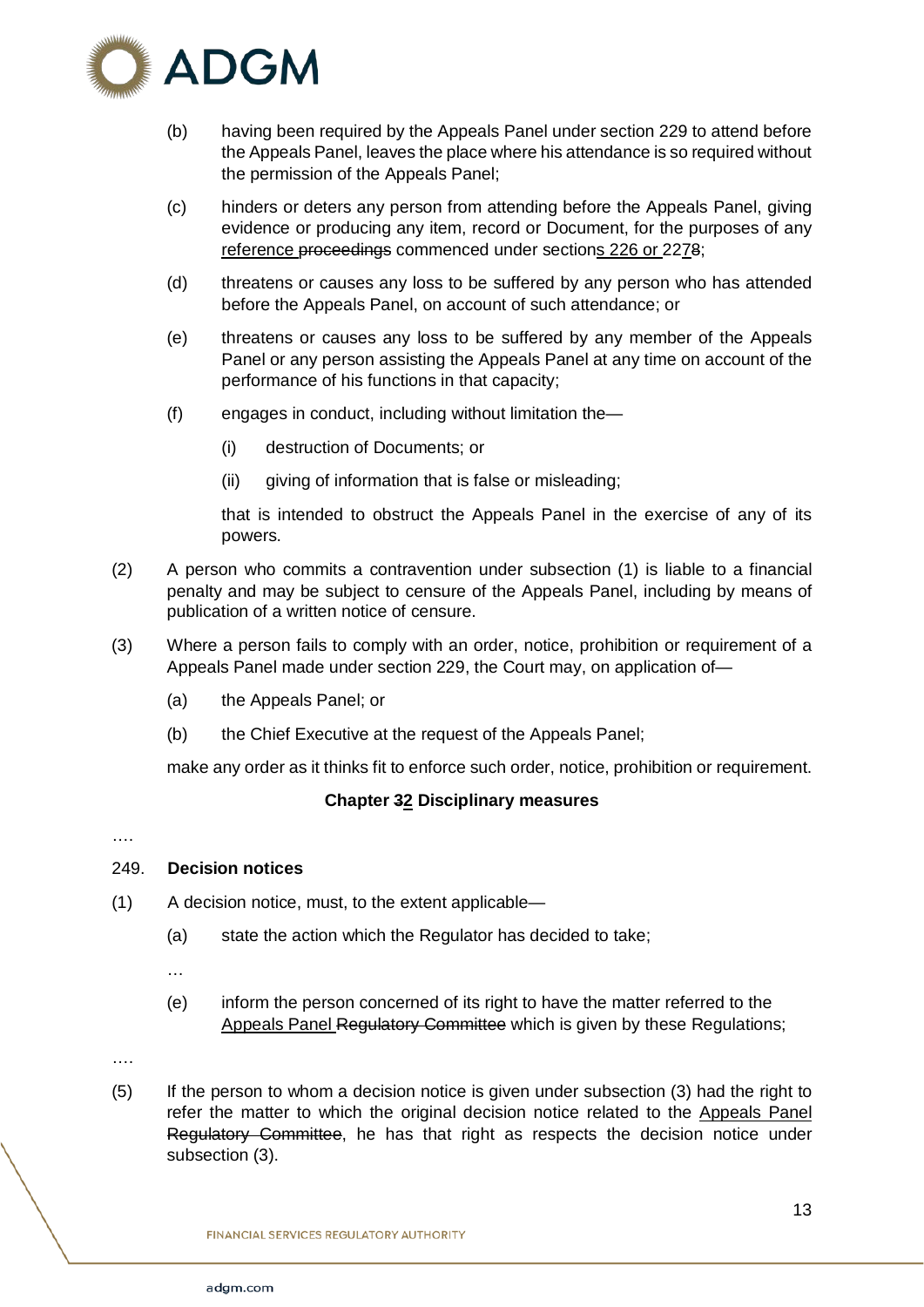

#### ….

# 251. **Final notices**

- (1) If the Regulator has given a person a decision notice and the matter was not referred to the Appeals Panel Regulatory Committee (or a decision of the Appeals Panel Regulatory Committee in relation to the matter was made not appealed to the Appeals Panel) within the time required by any procedures of the Regulatory Committee or, if applicable, the Appeals Panel, the Regulator must, on taking the action to which the decision notice relates, give the person concerned and any person to whom the decision notice was copied, a final notice.
- (2) If the Regulator has given a person a decision notice and the matter was referred to the Regulatory Committee (or a decision of the Regulatory Committee in relation to the matter was appealed to the Appeals Panel), the Regulator must, on taking action in accordance with any directions given by the Regulatory Committee or Appeals Panel, give that person and any person to whom the decision notice was copied, the notice required by subsection (3).
- (3) The notice required by this subsection is—
	- (a) in a case where the Regulator is acting in accordance with a direction given by the Regulatory Committee or Appeals Panel, a further decision notice; and
	- (b) in any other case, a final notice.

#### ….

# *Publication*

## 252. **Publication**

(1) A warning notice can only be published following a written agreement allowing Publication entered into between the Regulator and the person to whom the notice was addressed.

….

- (7) For the purposes of these Regulations, a matter to which the notice relates is open to review if—
	- (a) the period during which any person may refer the matter to the Regulatory Committee or, appeal any decision of the Regulatory Committee in relation to the matter to the Appeals Panel, is still running; or
	- (b) the matter has been referred to the Regulatory Committee (or a decision of the Regulatory Committee in relation to the matter has been appealed to the Appeals Panel) but has not been dealt with.

## *Third Party rights and access to evidence*

….

# 254. **Third Party rights**

(1) If any of the reasons contained in a warning notice to which this section applies relates to a matter which—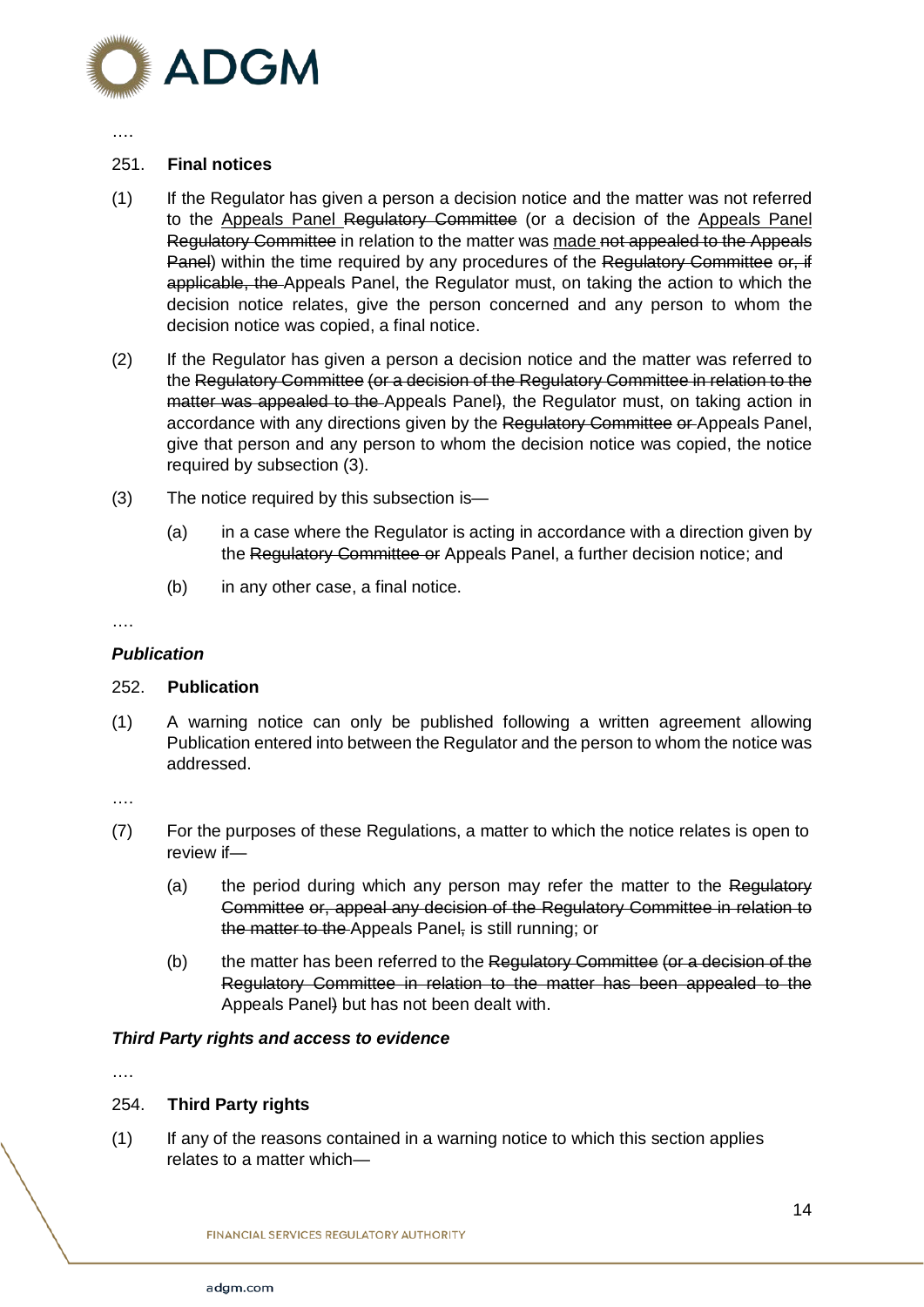

#### ….

- (8) Subsections (9) to (11) apply if the person to whom a decision notice is given has a right to refer the matter to the Appeals Panel Regulatory Committee.
- (9) A person to whom a copy of the notice is given under this section may refer to the Appeals Panel Regulatory Committee —

….

- (11) A person who alleges that a copy of the notice should have been given to him, but was not, may refer to the Appeals Panel Regulatory Committee the alleged failure and—
	- (a) the decision in question, so far as it is based on a reason of the kind mentioned in subsection (4); or
	- (b) any opinion expressed by the Regulator in relation to him.

…..

## 258. **Definitions**

(1) In these Regulations, unless the context otherwise requires—

…

….

| <b>Appeals Panel</b>        | means the panel Appointed by the Board in<br>accordance with section 2247.                                       |
|-----------------------------|------------------------------------------------------------------------------------------------------------------|
| hairman                     | means the chairman of the members of<br>the.<br>Regulatory Committee Appointed in accordance with<br>section 224 |
| <b>President</b>            | means the pPresident of the Appeals Panel<br>Appointed in accordance with section 2247.                          |
| <b>Requlatory Committee</b> | means the committee Appointed by the Board in<br>accordance with section 224                                     |